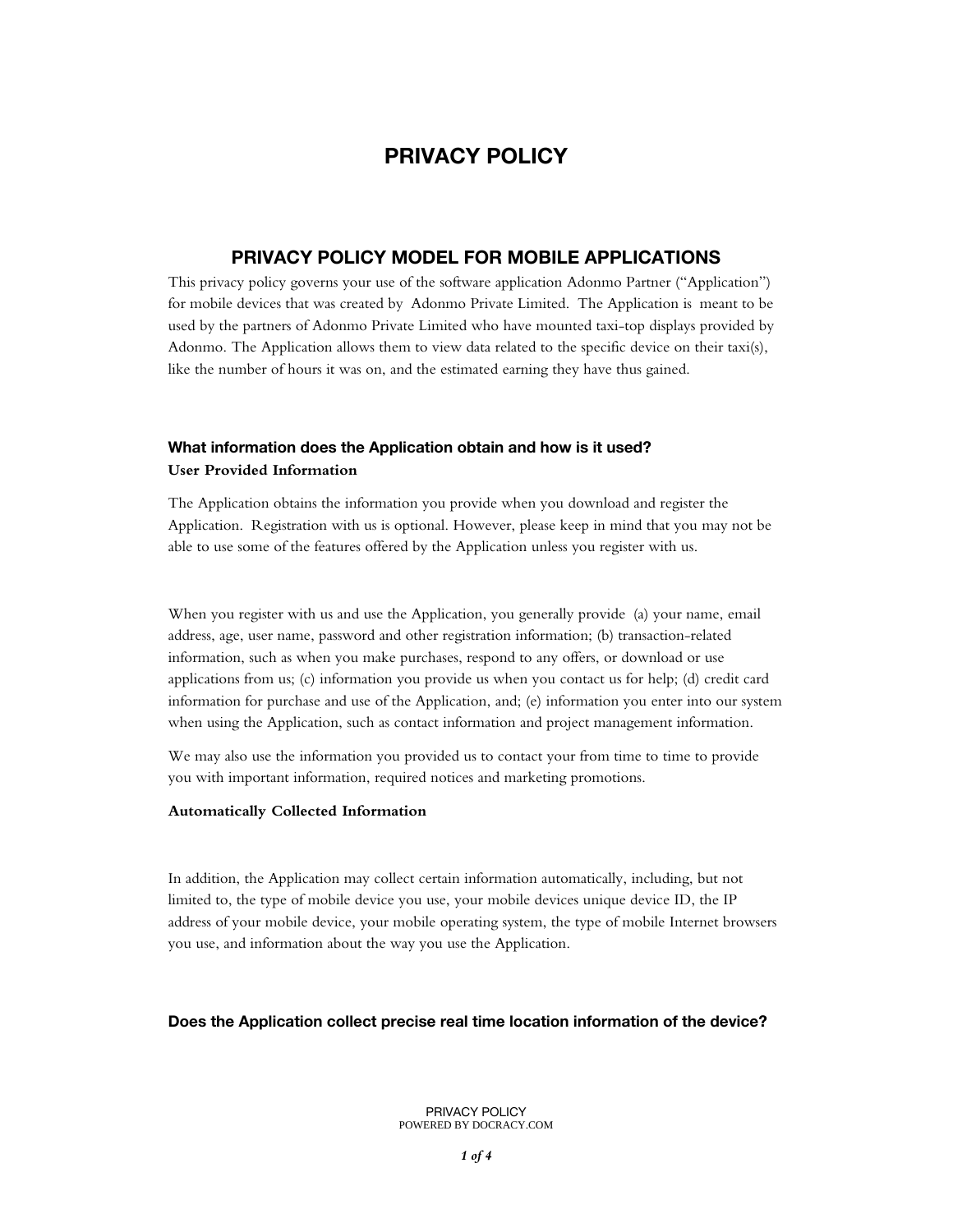This Application does not collect precise information about the location of your mobile device.

### **Do third parties see and/or have access to information obtained by the Application?**

Only aggregated, anonymized data is periodically transmitted to external services to help us improve the Application and our service. We will share your information with third parties only in the ways that are described in this privacy statement.

We may disclose User Provided and Automatically Collected Information:

- as required by law, such as to comply with a subpoena, or similar legal process;
- when we believe in good faith that disclosure is necessary to protect our rights, protect your safety or the safety of others, investigate fraud, or respond to a government request;
- with our trusted services providers who work on our behalf, do not have an independent use of the information we disclose to them, and have agreed to adhere to the rules set forth in this privacy statement.
- if Adonmo Private Limited is involved in a merger, acquisition, or sale of all or a portion of its assets, you will be notified via email and/or a prominent notice on our Web site of any change in ownership or uses of this information, as well as any choices you may have regarding this information.

#### **What are my opt-out rights?**

You can stop all collection of information by the Application easily by uninstalling the Application. You may use the standard uninstall processes as may be available as part of your mobile device or via the mobile application marketplace or network. You can also request to opt-out via email, at ask@adonmo.com.

#### **Data Retention Policy, Managing Your Information**

We will retain User Provided data for as long as you use the Application and for a reasonable time thereafter. We will retain Automatically Collected information for up to 24 months and thereafter may store it in aggregate. If you'd like us to delete User Provided Data that you have provided via the Application, please contact us at  $ask@adonmo.comand$  we will respond in a reasonable time. Please note that some or all of the User Provided Data may be required in order for the Application to function properly.

### **Children**

We do not use the Application to knowingly solicit data from or market to children under the age